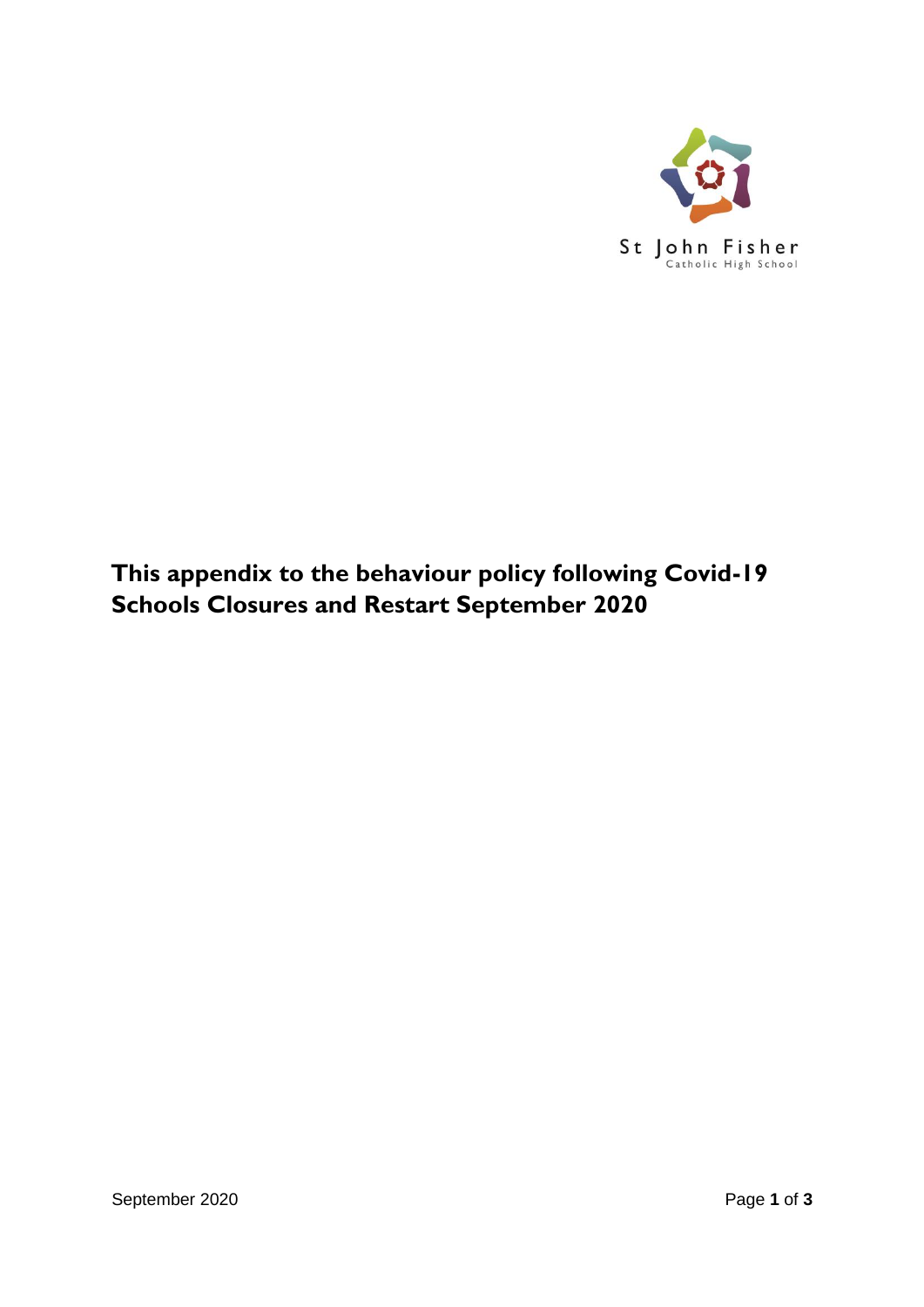## **1. Introduction**

1.1 Following schools being closed to the majority of Students, the Department for Education have announced a phased-re-opening of Secondary Schools starting with the introduction of face-to-face sessions delivered to Year 10 Students with guidance on re-opening for other year groups to follow.

1.2 This appendix to the Behaviour Policy details adaptations made during the time delivering faceto-face sessions, rather than providing the typical school day experienced up to April 2020.

1.3 To make it easy to read, this appendix talks about *teachers*. However, when we use the word *teachers* we also mean *other staff with responsibility for Students.*

1.4 This policy appendix is guided by the Department for Education Guidance released throughout May 2020 regarding the re-opening of schools and other education establishments.

1.5 This policy appendix is specifically intended to:

- ensure the safety of every member of staff and Student during this time
- encourage young people to take responsibility for their behaviour during this time
- tackle incidents/instances of poor behaviour effectively and fairly during this time
- allow teachers to feel safe and supported during this time
- foster an environment where all members of the school community respect and adhere to the social distancing guidance during this time

## **2. What we expect Students to do during this time**

2.1 Students must only use the entrance they have been assigned to enter the school building.

2.2 Students must sanitise their hands on entering the school building.

2.3 Students must walk directly to the classroom they have been assigned. Students are not permitted to move around the building freely or open any closed door.

2.4 Students must sanitise their hands on entering the classroom.

2.5 Students must walk directly to their assigned desk. Students must only sit at their assigned desk. Students must not touch any desk assigned to another Student or any equipment on a desk assigned to another Student.

2.6 Students must meet our expected behaviour in class

2.7 Students must not attempt to make physical contact with any person.

2.8 Students must not attempt to deliberately move within 2 metres of any person. This may be updated depending on the advice from the DFe

2.9 Students must not deliberately and unnecessarily perform actions associated with symptoms of Covid-19, for example but not limited to, coughing and/or sneezing.

2.10 Students must follow the government guidance when needing to cough or sneeze by covering their mouth and nose with a tissue or coughing or sneezing into their arm.

2.11 Students must follow the one-way system that will be in place for September 2020